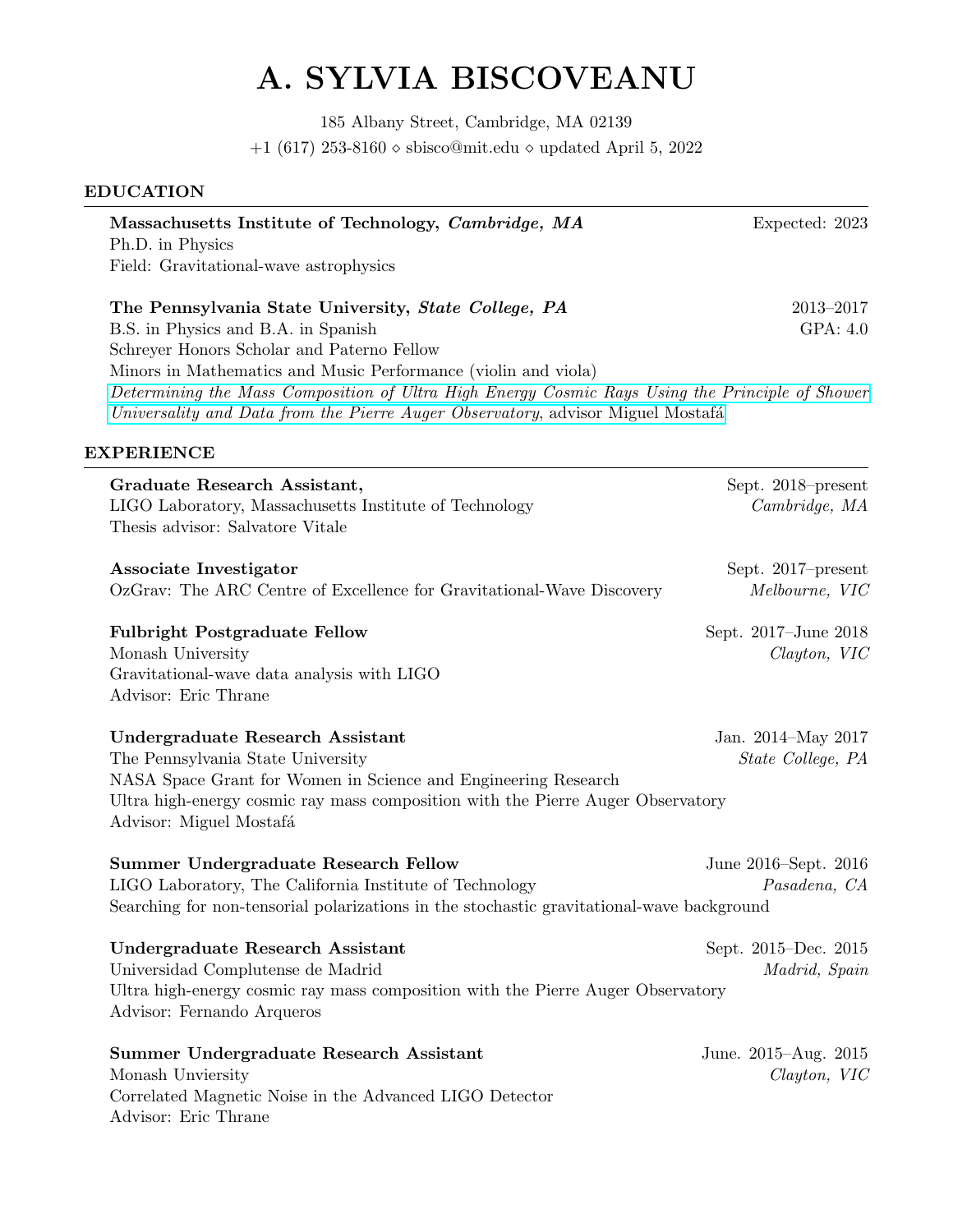#### SELECT PUBLICATIONS

- 1. A.S. Biscoveanu, T.A. Callister, C.-J. Haster, K.K.Y. Ng, S. Vitale, W.M. Farr, The binary black hole spin distribution likely broadens with redshift,  $(2022)$ , [arXiv:2204.01578](https://arxiv.org/abs/2204.01578)
- 2. S. Vitale, A.S. Biscoveanu, and C. Talbot, The orientations of the binary black holes in GWTC-3, (2022), [arXiv:2204.00968](https://arxiv.org/abs/2204.00968)
- 3. V. Varma, A.S. Biscoveanu, T. Islam, F.H. Shaik, C.-J. Haster, M. Isi, W.M. Farr, S.E. Field, S. Vitale, Evidence of large recoil velocity from a black hole merger signal (2022), [arXiv:2201.01302](https://arxiv.org/abs/2201.01302)
- 4. A.S. Biscoveanu, C. Talbot, S. Vitale, The effect of spin mismodeling on gravitational-wave measurements of the binary neutron star mass distribution, MNRAS 511, 4350 (2022), [arXiv:2111.13619](https://arxiv.org/abs/2111.13619)
- 5. D. Frostig, A.S. Biscoveanu et al., An Infrared Search for Kilonovae with the WINTER Telescope. I. Binary Neutron Star Mergers, ApJ 926, 152 (2022), [arXiv:2110.01622](https://arxiv.org/abs/2110.01622)
- 6. V. Varma, A.S. Biscoveanu, M. Isi, W.M. Farr, S. Vitale, Hints of spin-orbit resonances in the binary black hole population, Phys. Rev. Lett. 128, 031101 (2022), [arXiv:2107.09693](https://arxiv.org/abs/2107.09693)
- 7. V. Varma, M. Isi, A.S. Biscoveanu, W.M. Farr, S. Vitale, Measuring binary black hole orbitalplane spin orientations, Phys. Rev. D 105, 024045 (2022), [arXiv:2107.09692](https://arxiv.org/abs/2107.09692)
- 8. A.S. Biscoveanu, Characterizing gravitational-wave sources with likelihood reweighting, Nat. Rev. Phys. 4, 5 (2022), [DOI: 10.1038/s42254-021-00404-4](https://www.nature.com/articles/s42254-021-00404-4)
- 9. C. Talbot, E. Thrane, A.S. Biscoveanu, R. Smith, Inference with finite time series: Observing the gravitational Universe through windows, Phys. Rev. Research 3, 043049 (2021), [arXiv:2106.13785](https://arxiv.org/abs/2106.13785)
- 10. A.S. Biscoveanu, M. Isi, V. Varma, S. Vitale, Measuring the spins of heavy binary black holes, Phys. Rev. D 104, 103018 (2021), [arXiv:2106.06492](https://arxiv.org/abs/2106.06492)
- 11. A.S. Biscoveanu, C. Talbot, E. Thrane, R. Smith, Measuring the primordial gravitational-wave background in the presence of astrophysical foregrounds, Phys. Rev. Lett. 125, 241101 (2020), [arXiv:2009.04418](https://arxiv.org/abs/2009.04418)
- 12. A.S. Biscoveanu, M. Isi, S. Vitale, V. Varma, New spin on LIGO-Virgo binary black holes, Phys. Rev. Lett. 126, 171103 (2021), [arXiv:2007.09156](https://https://arxiv.org/abs/2007.09156)
- 13. Y. Huang et al., Statistical and systematic uncertainties in extracting the source properties of neutron star - black hole binaries with gravitational waves, Phys. Rev. D 103, 083001 (2021), [arXiv:2005.11850](https://arxiv.org/abs/2005.11850)
- 14. I. Romero-Shaw, C. Talbot, A.S. Biscoveanu et al., Bayesian inference for compact binary coalescences with BILBY: Validation and application to the first LIGO–Virgo gravitational-wave transient catalogue, MNRAS 499, 3 (2020), [arXiv:2006.00714](https://arxiv.org/abs/2006.00714)
- 15. M. Safarzadeh, A.S. Biscoveanu, A. Loeb, Constraining the delay time distribution of compact binary objects from the stochastic gravitational wave background searches, ApJ 901, 2 (2020), [arXiv:2004.12999](https://arxiv.org/abs/2004.12999)
- 16. A.S. Biscoveanu, C.-J. Haster, S. Vitale, J. Davies, Quantifying the Effect of Power Spectral Density Uncertainty on Gravitational-Wave Parameter Estimation for Compact Binary Sources, Phys. Rev. D 102, 023008 (2020), [arXiv:2004.05149](https://arxiv.org/abs/2004.05149)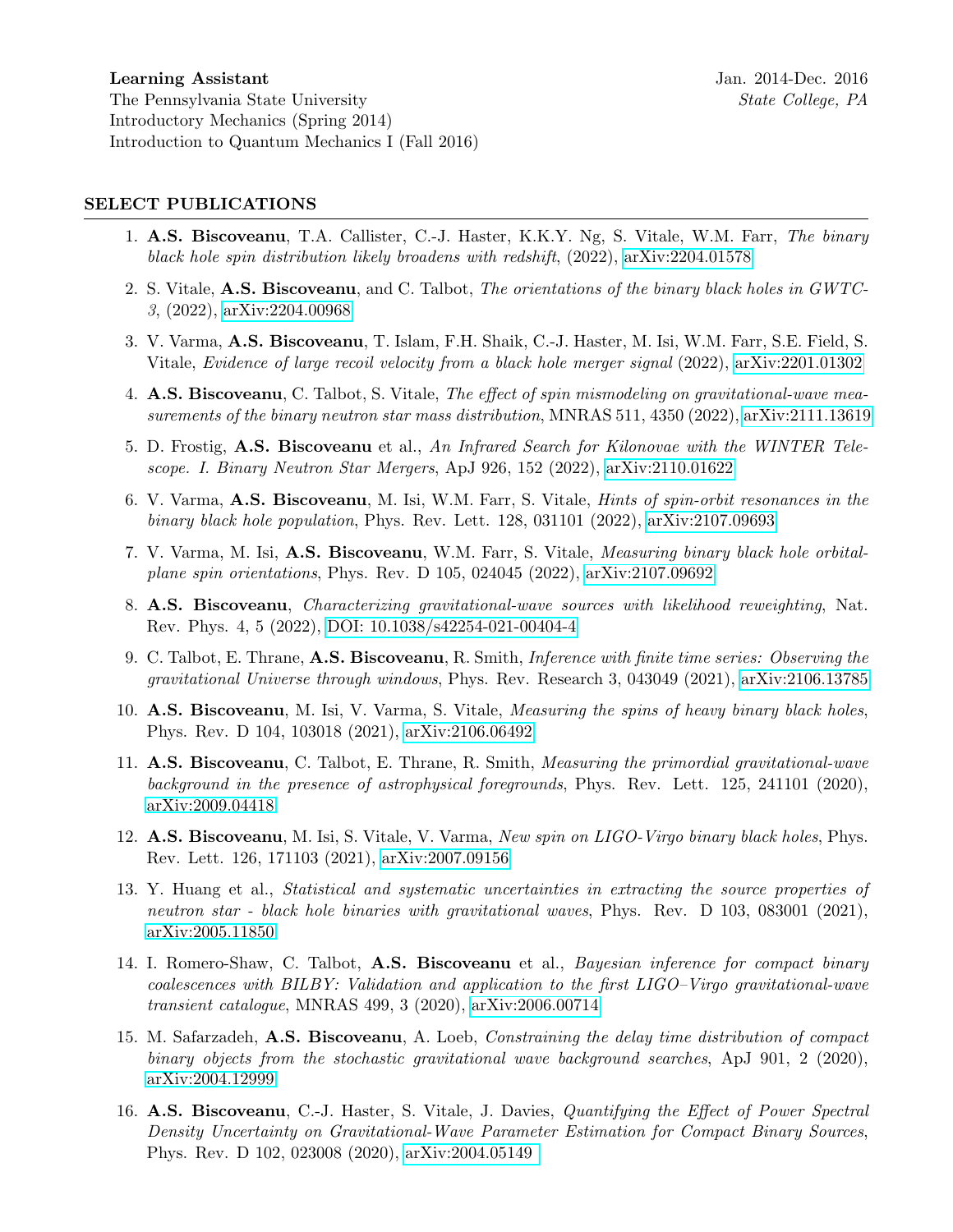- 17. V. Varma, M. Isi, A.S. Biscoveanu, Extracting the Gravitational Recoil from Black Hole Merger Signals, Phys. Rev. Lett. 124, 101104 (2020), [arXiv:2002.00296](https://arxiv.org/abs/2002.00296)
- 18. A.S. Biscoveanu, E. Thrane, S. Vitale, Constraining short gamma-ray burst jet properties with gravitational waves and gamma rays, ApJ 893, 38 (2020), [arXiv:1911.01379](https://arxiv.org/abs/1911.01379)
- 19. A.S. Biscoveanu, S. Vitale, C.-J. Haster, The reliability of the low-latency estimation of binary neutron star chirp mass, ApJL 884, L32 (2019), [arXiv:1908.03592](https://arxiv.org/abs/1908.03592)
- 20. G. Ashton et al., Bilby: A user-friendly Bayesian inference library for gravitational-wave astronomy, ApJS 241, 27 (2019), [arXiv:1811.02042](https://arxiv.org/abs/1811.02042)
- 21. T.A. Callister, A.S. Biscoveanu et al., Polarization-based Tests of Gravity with the Stochastic Gravitational-Wave Background, Phys. Rev. X 7, 041058 (2017), [arXiv:1704.08373](https://arxiv.org/abs/1704.08373)
- 22. B. P. Abbott et al., Upper Limits on the Stochastic Gravitational-Wave Background from Advanced LIGO's First Observing Run, Phys. Rev. Lett., 118, 121101 (2017), [arXiv:1612.02029](https://arxiv.org/abs/1612.02029)
- 23. B. P. Abbott et al., Directional limits on persistent gravitational waves from Advanced LIGO's first observing run, Phys. Rev. Lett., 118, 121102 (2017) [arXiv:1612.02030](https://arxiv.org/abs/1612.02030)

#### SCHOLARSHIPS AND AWARDS

| Alan H. Barrett Prize<br>Department of Physics award for exceptional research in astrophysics at MIT                                                                                                    | 2021          |  |
|---------------------------------------------------------------------------------------------------------------------------------------------------------------------------------------------------------|---------------|--|
| Ragnar and Margaret Naess Award<br>MIT Music and Theater Arts award in recognition of creative accomplishments in music                                                                                 | 2021          |  |
| <b>NSF Graduate Research Fellowship</b><br>National fellowship for outstanding graduate students in STEM fields                                                                                         | 2018-2023     |  |
| <b>MIT Emerson Scholarship</b><br>To support private lessons for outstanding MIT student musicians                                                                                                      | 2020-2022     |  |
| Paul And Daisy Soros Fellowship for New Americans<br>National fellowship recognizing the top immigrants and children of immigrants pursuing graduate stud-<br>ies in the US                             | 2018-2020     |  |
| Monash University Faculty of Science Young Leader Award<br>2018<br>Recognized for my work to improve the climate for women in Physics and Astronomy at Monash                                           |               |  |
| 2018<br>Ford Foundation Fellowship Honorable Mention<br>National fellowship aiming to increase the diversity of the nation's college and university faculty                                             |               |  |
| Fulbright Postgraduate Scholarship - Australia<br>Fellowship designed to promote international relations through research and teaching exchange                                                         | $2017 - 2018$ |  |
| APS LeRoy Apker Award for Undergraduate Research Finalist                                                                                                                                               | 2017          |  |
| Student Marshal - Penn State Eberly College of Science<br>Student Marshal – Penn State Department of Spanish, Italian, and Portuguese<br>Honors the top graduating student in the college or department | 2017<br>2017  |  |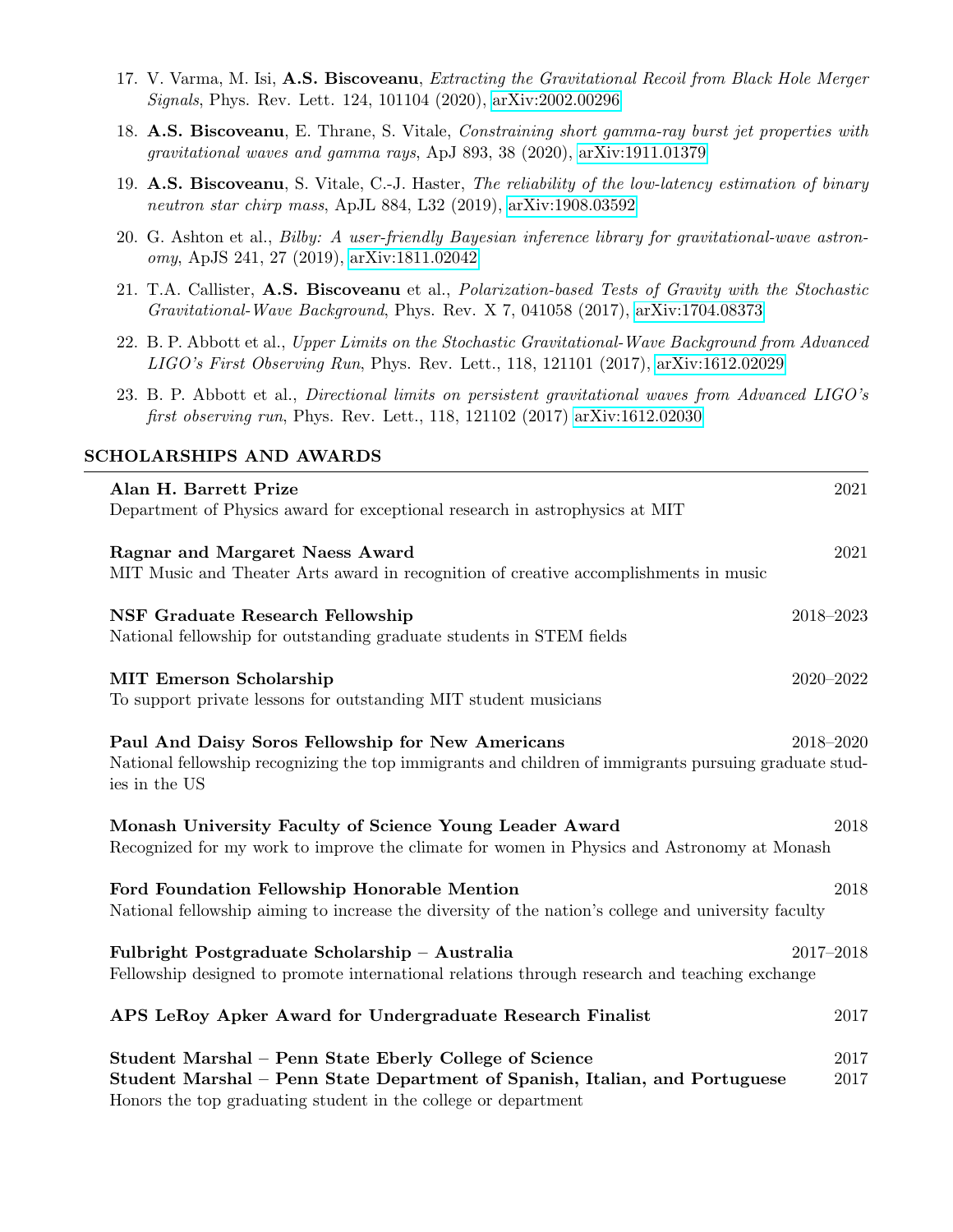| Channa and Usharani Reddy Mission Award<br>Recognizes a graduating Schreyer Scholar who best exemplifies the honors college mission                                                                                                                    | 2017                                |
|--------------------------------------------------------------------------------------------------------------------------------------------------------------------------------------------------------------------------------------------------------|-------------------------------------|
| Barry Goldwater Scholarship Award<br><b>Astronaut Scholarship Foundation Award</b><br>National scholarships for undergraduate excellence in STEM                                                                                                       | 2016<br>2016                        |
| John and Elizabeth Holmes Teas Scholarship in Physics<br>Bert Elsbach Honors Scholarship in Physics<br>Penn State Provost Award<br>Merit scholarships for top students in the Physics department and top incoming freshmen                             | 2016-2017<br>2015-2016<br>2013-2015 |
| Penn State Evan Pugh Award<br>Penn State President Sparks Award<br>Penn State President's Freshman Award<br>For students in the top $0.5\%$ at Penn State                                                                                              | 2016, 2017<br>2015<br>2014          |
| NASA Space Grant for Women in Science and Engineering Research<br>Funding award for undergraduate research                                                                                                                                             | 2013-2014                           |
| <b>SCIENTIFIC PRESENTATIONS</b>                                                                                                                                                                                                                        |                                     |
| UWM Center for Gravitation, Cosmology, and Astrophysics Seminar (virtual)<br>"Characterizing neutron star mergers and their electromagnetic counterparts using multimessenger ob-<br>servations"                                                       | 2022                                |
| ♦ IPAM Long Program Workshop III, Los Angeles, CA<br>Mathematical and Computational Challenges in the Era of GW Astronomy<br>"The Effect of Power Spectral Density Uncertainty on Gravitational-Wave Parameter Estimation"                             | 2021                                |
| ♦ Perimeter Institute Strong Gravity Seminar (virtual)<br>"The spins of binary black holes following LIGO and Virgo's third observing run"                                                                                                             | 2021                                |
| $\blacklozenge$ IPAM Long Program Tutorial Workshop, Los Angeles, CA (virtual)<br>Mathematical and Computational Challenges in the Era of GW Astronomy<br>"Source characterization of individual compact binary coalescences using Bayesian inference" | 2021                                |
| 14th Edoardo Amaldi Conference on Gravitational Waves (virtual)<br>"Measuring the spins of heavy binary black holes"                                                                                                                                   | 2021                                |
| European Astronomical Society Meeting, Leiden (virtual)<br>"The Multimessenger Discovery Potential of the Wide-Field Infrared Transient Explorer"                                                                                                      | 2021                                |
| Gravitational Wave Astronomy Northwest Student Workshop, (virtual)<br>"An Introduction to Bayesian Parameter Estimation for Compact Binary Coalescences with BILBY"                                                                                    | 2021                                |
| <b>American Physical Society April Meeting, (virtual)</b><br>"Simultaneous Measurement of a Cosmological Stochastic Background and an Astrophysical Fore-<br>ground"                                                                                   | 2021                                |
| • MIT Kavli Institute Brown Bag Lunch Seminar, Cambridge, MA (virtual)<br>"Simultaneous Measurement of a Cosmological Stochastic Background and an Astrophysical Fore-<br>ground"                                                                      | 2021                                |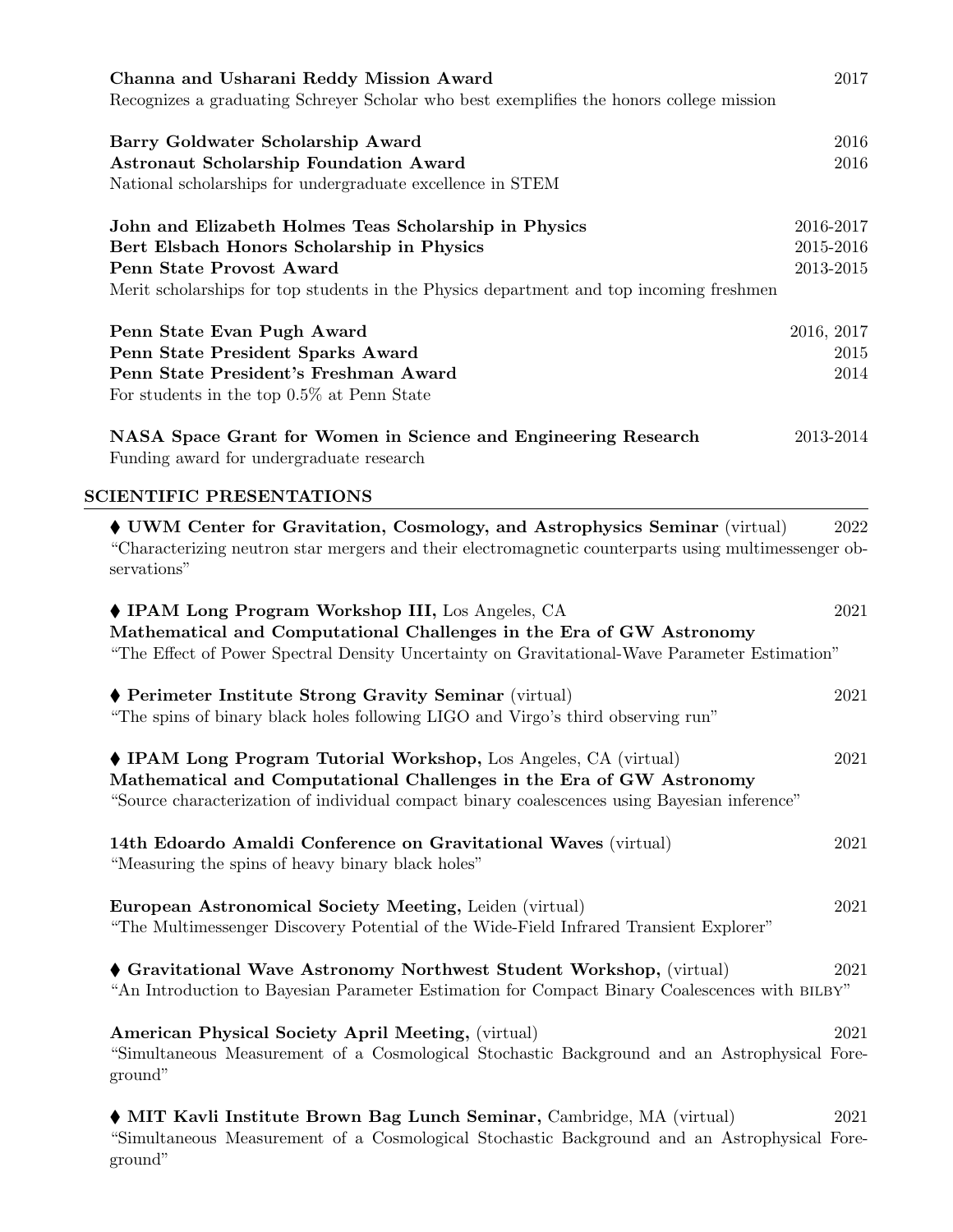| $237th$ Meeting of the American Astronomical Society (virtual)<br>"A new spin on LIGO-Virgo binary black holes"                                                                                                          | 2021     |
|--------------------------------------------------------------------------------------------------------------------------------------------------------------------------------------------------------------------------|----------|
| ♦ ICERM Workshop, Providence, RI (virtual)<br>Statistical Methods for the Detection, Classification, and Inference of Relativistic Objects<br>"Parameter estimation with BILBY"                                          | 2020     |
| ♦ Harvard Black Hole Initiative Colloquium, Cambridge, MA (virtual)<br>"A new spin on LIGO-Virgo binary black holes"                                                                                                     | 2020     |
| $\blacklozenge$ Gravitational-Wave Open Data Workshop $\#3$ , Silver Spring, MD (virtual)<br>"An Introduction to Parameter Estimation for Compact Binary Coalescences"                                                   | 2020     |
| 235 <sup>th</sup> Meeting of the American Astronomical Society, Honolulu, HI<br>"The Reliability of the Low-Latency Estimation of Binary Neutron Star Chirp Mass"                                                        | 2020     |
| American Physical Society April Meeting, Denver, CO<br>"Constraining Short Gamma-Ray Burst Jet Properties Using Coincident Gravitational-Wave<br>and Electromagnetic Detections"                                         | 2019     |
| American Physical Society New England Section Meeting, Dartmouth, MA<br>"Constraining the Jet Properties of Gamma-Ray Bursts with Multimessenger Astronomy"                                                              | 2018     |
| ♦ TEDxFulbrightCanberra, Canberra, ACT<br>"The Cosmic Gravitational-Wave Symphony"                                                                                                                                       | 2018     |
| 9 <sup>th</sup> Australasian Conference for General Relativity and Gravitation, Gingin, WA<br>"Constraining GRB Jet Properties Using Coincident GW/EM Detections"                                                        | 2017     |
| ♦ Penn State Primordial Universe and Gravity Seminar, State College, PA<br>"Stochastic Background Detection and Analysis Techniques"                                                                                     | 2017     |
| LIGO-Virgo Collaboration Meeting, Pasadena, CA<br>"Stochastic Search for Non-GR Polarizations"<br>Best Data Analysis Poster                                                                                              | 2017     |
| American Physical Society April Meeting, Salt Lake City, UT<br>"Determining the Mass Composition of Cosmic Rays Using Shower Universality"                                                                               | 2016     |
| Pierre Auger Collaboration Meeting, Malargüe, Argentina<br>"Elongation Rate Using the El Universal Reconstruction"                                                                                                       | 2016     |
| University of Melbourne Astrophysics Colloquium, Melbourne, VIC<br>"Correlated Magnetic Noise and the Search for a Stochastic Gravitational Wave Background"                                                             | 2015     |
| American Physical Society April Meeting, Baltimore, MD<br>"Extending the Measurement of Shower Maximum to the Highest Energies Using Universality<br>and Data from the Surface Detector of the Pierre Auger Observatory" | $2015\,$ |
| American Physical Society Mid-Atlantic Section Meeting, State College, PA<br>"Determining the Particle Identity of Ultra-High Energy Cosmic Rays"                                                                        | 2014     |